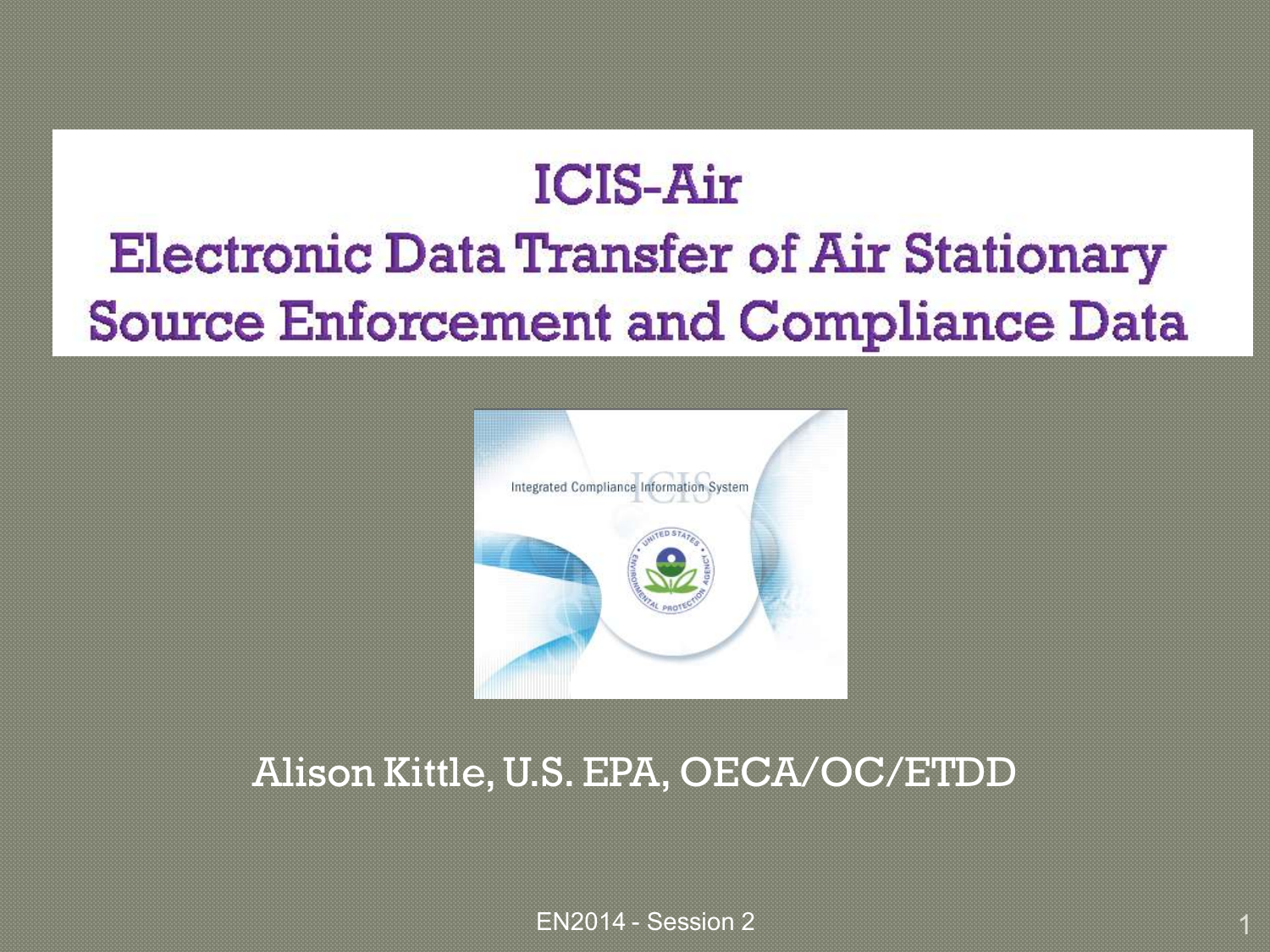

### ICIS-Air Electronic Data Transfer (EDT)

 Making the Exchange Network ICIS-Air EDT Data Flow a Reality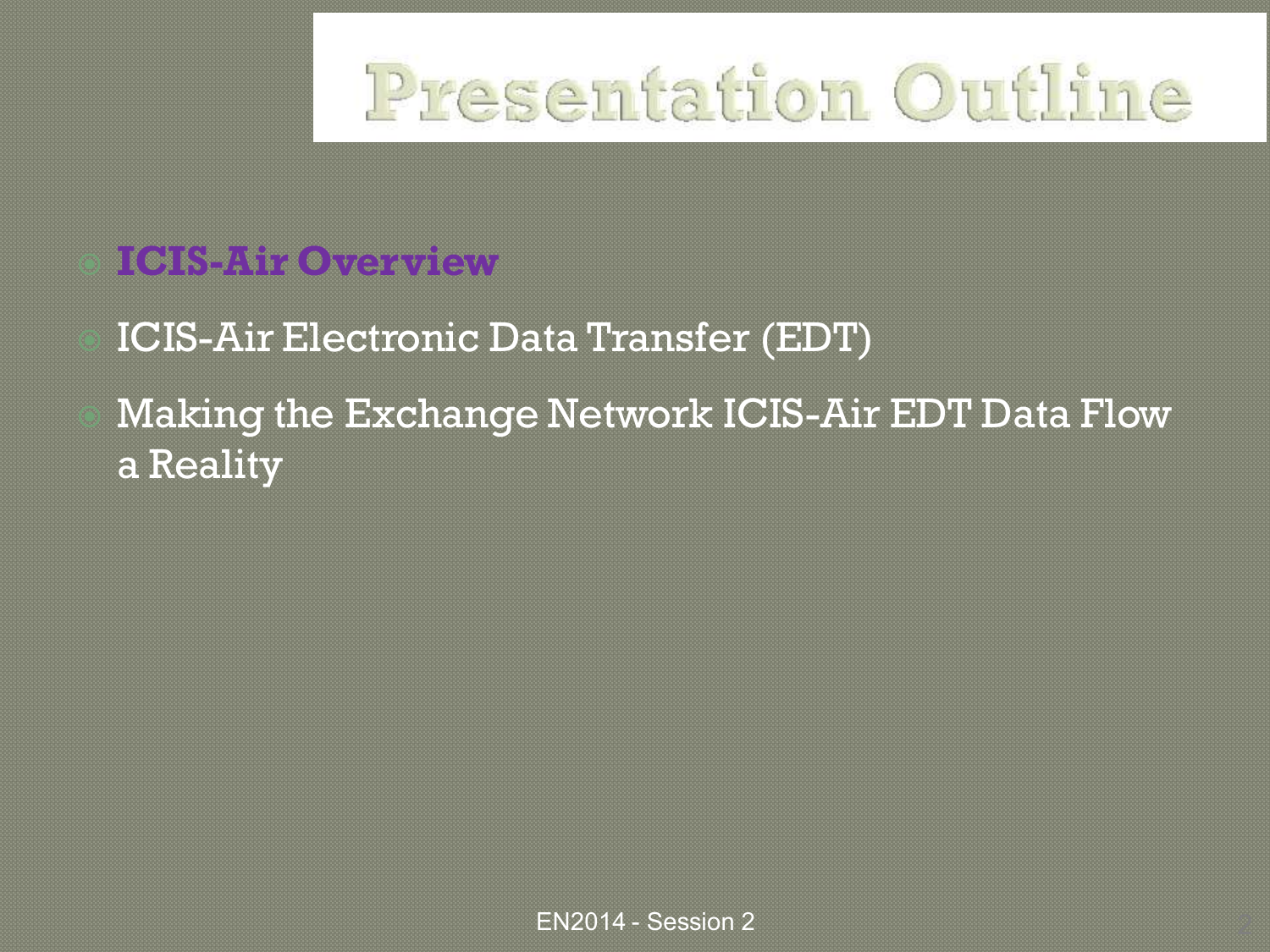### **Background**

- Replacement for Air Facility System (AFS) on mainframe
- Hosted in ICIS as its Own Module Separate from NPDES
- Stores Air Stationary Source Compliance and Enforcement Data
- Populated Initially with AFS Migrated Data
- Submission of Data by State, Local and Tribal Agencies is Called "Electronic Data Transfer" or "EDT"
- Entry of Data Using ICIS-Air Web Form is called "Direct Data Entry"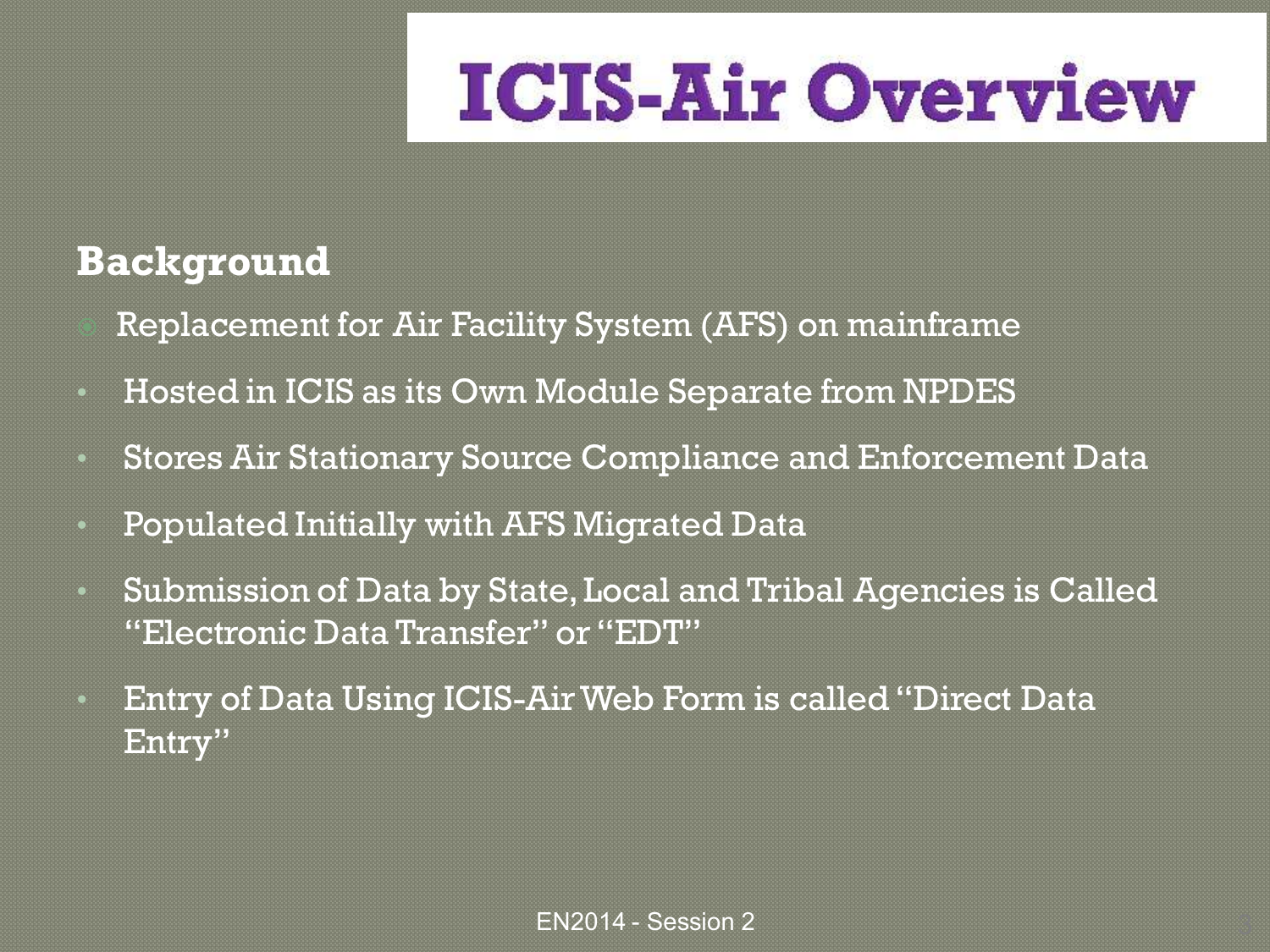### **ICIS-Air User Community Anticipated Usage Patterns**

#### Electronic Data Transfer Submitters

- 35 State Environmental Agencies
- 6 Local Agencies

#### Web Direct Data Entry Users

- 10 EPA Regions
- 15 State Environmental Agencies
- 47 Local Agencies, Tribes and Territories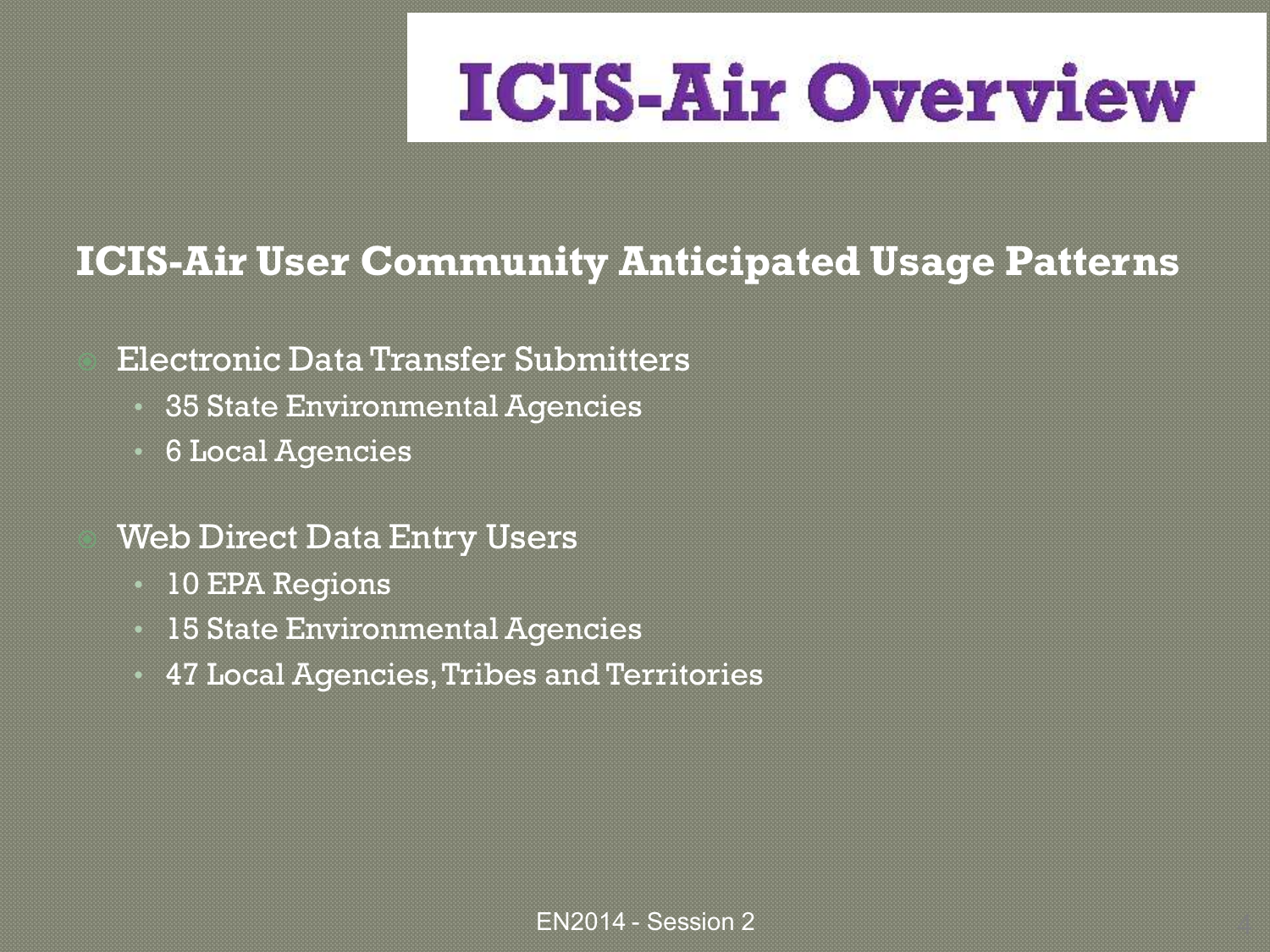

### **ICIS-Air Electronic Data Transfer (EDT)**

### Making the Exchange Network ICIS-Air EDT Data Flow a Reality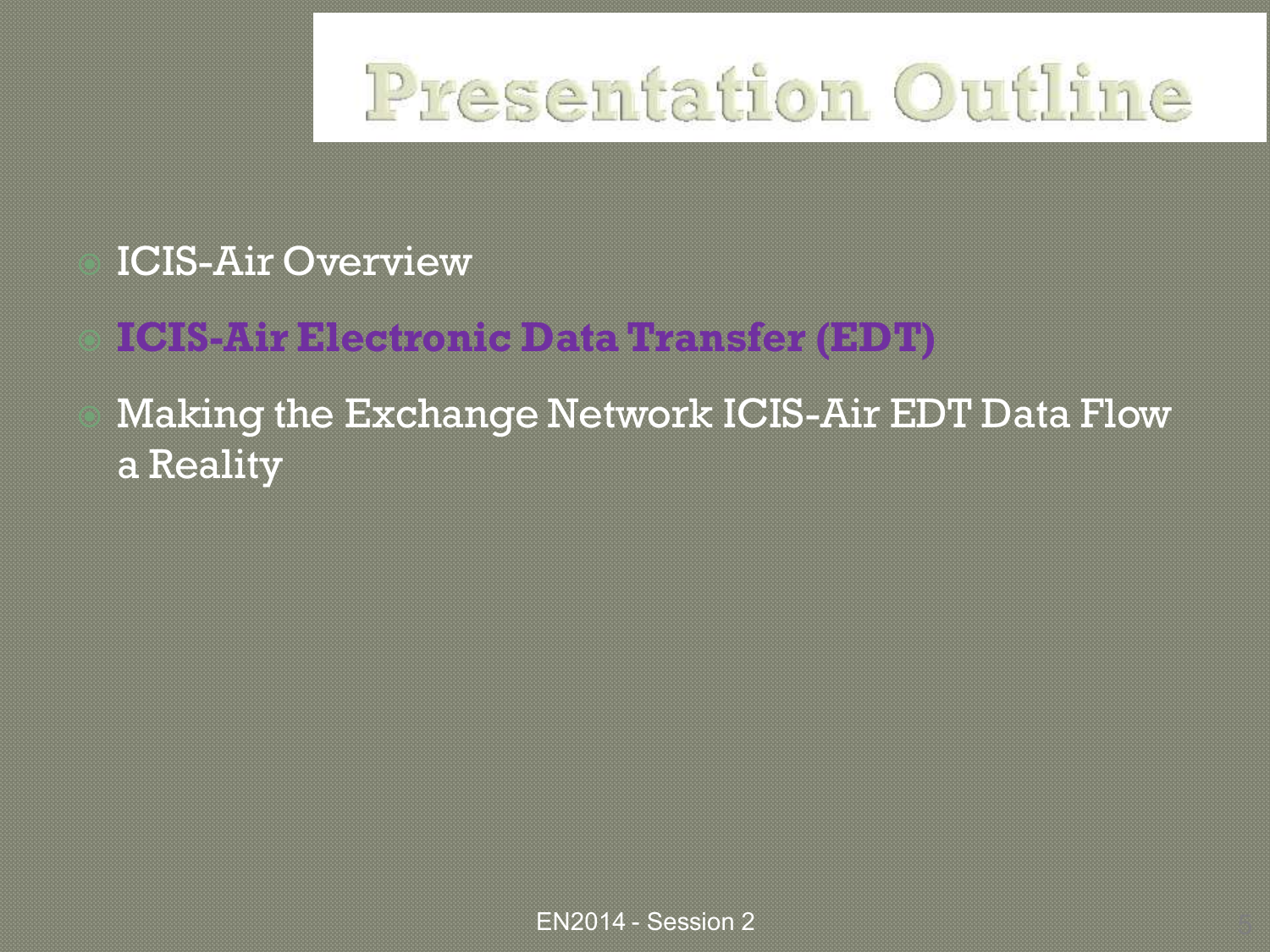### **Planned Approach**

- Five Major Data Families for Electronic Submissions:
	- Facility Level
	- Compliance Monitoring
	- Enforcement Action
	- Compliance Determination / Case File (formerly Alleged Violation File)
	- Linkages

#### Thirteen Different EDT XML Submission Files

- Air Facility / Air Program / Air Pollutant
- Compliance Monitoring (CM) / Stack Test Results / Title V Annual Certification (TVACC)
- Compliance Monitoring Strategy (CMS)
- Formal Enforcement Action / Informal Enforcement Action / Enforcement Action Milestones
- Compliance Determination / Case File
- Linkages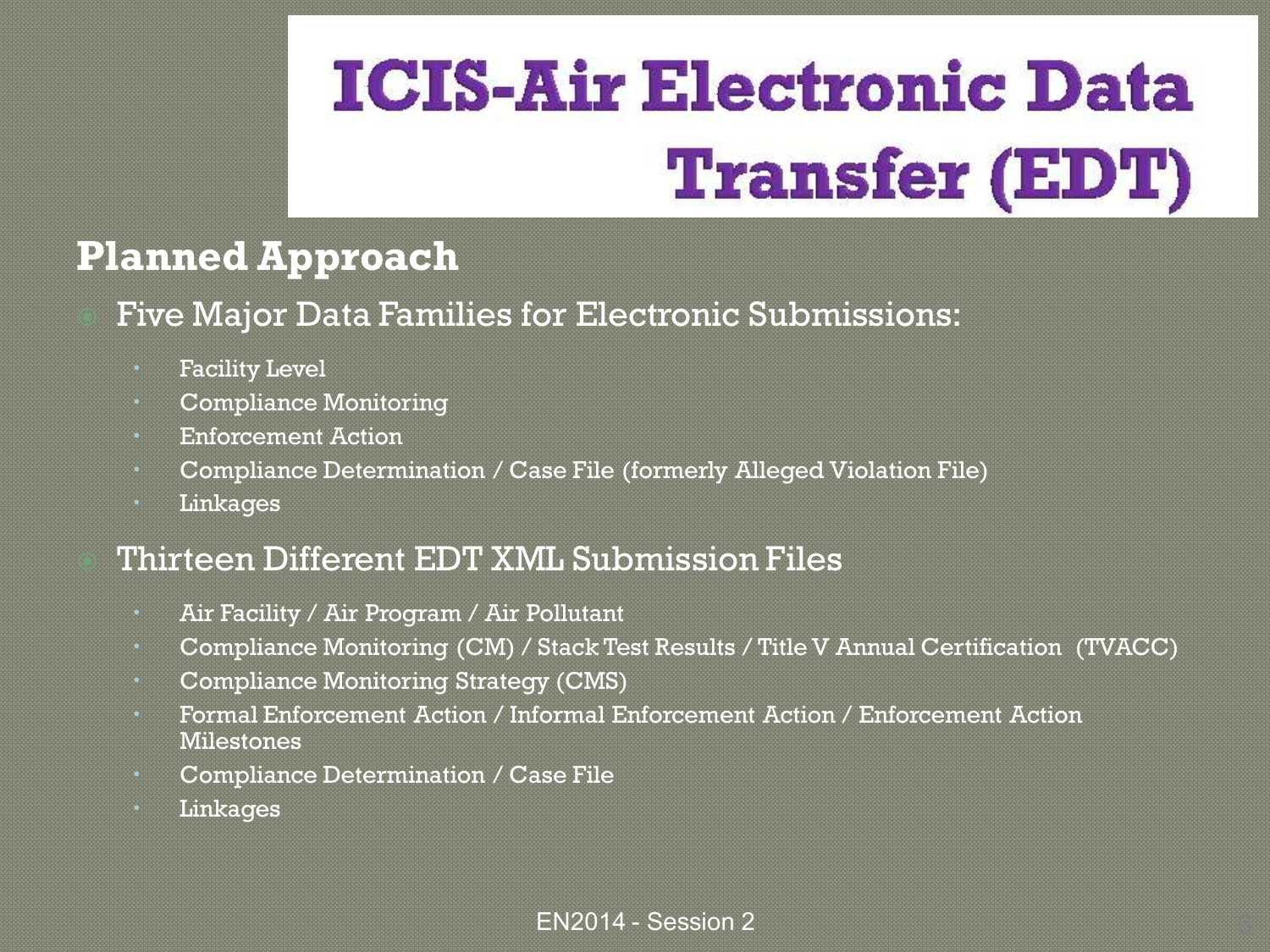### **Planned Approach**

- Data Transfers via Exchange Network Infrastructure & Web Services to EPA's Central Data Exchange (CDX) on Behalf of ICIS-Air
- Integrated Project Team & Network Technology Board Oversight
	- State Co-Chair = Eddie Terrill (Oklahoma DEQ)
- Staff Can Submit Data via Manual Upload
	- Log into EN Services Center and use "Submit" Web Method for ICIS-Air
- Agency Can Electronically Submit Data via Their Node
	- EN's Submit, Notify, Get Status and Download Web Methods
	- Free ICIS-Air Plug-ins for Specific Nodes Under Development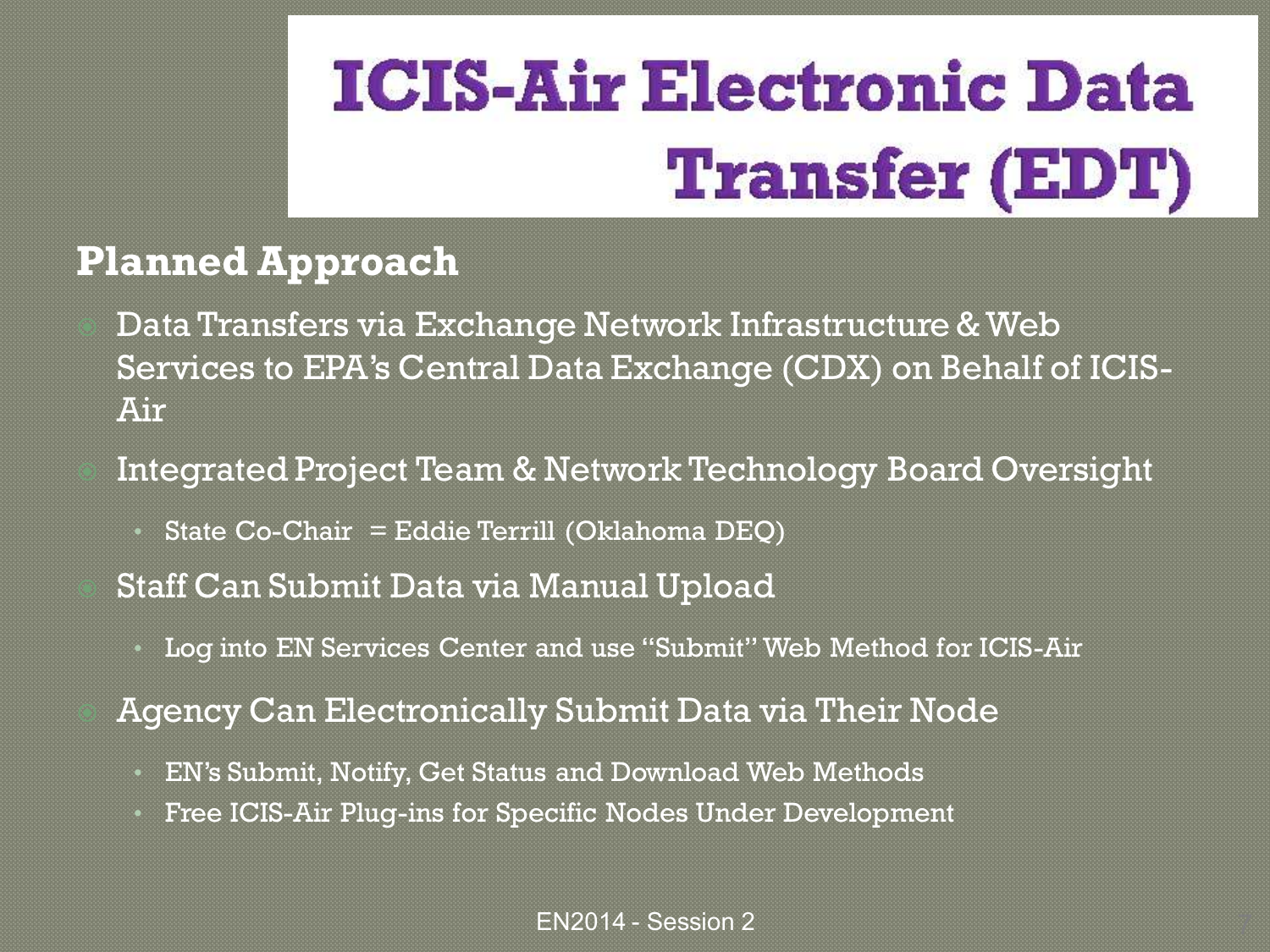### **Planned Approach**

#### Re-use of ICIS Batch Processing Module

- XML submission parsing, processing, error detection and return of response files to submitter are media independent
- Functionality from existing data transfers of ICIS-NPDES across the Exchange Network can be re-used

 Major Enhancement to Existing ICIS-NPDES Batch Submittal and Response Schema

• Some ICIS-Air data is shared with ICIS-NPDES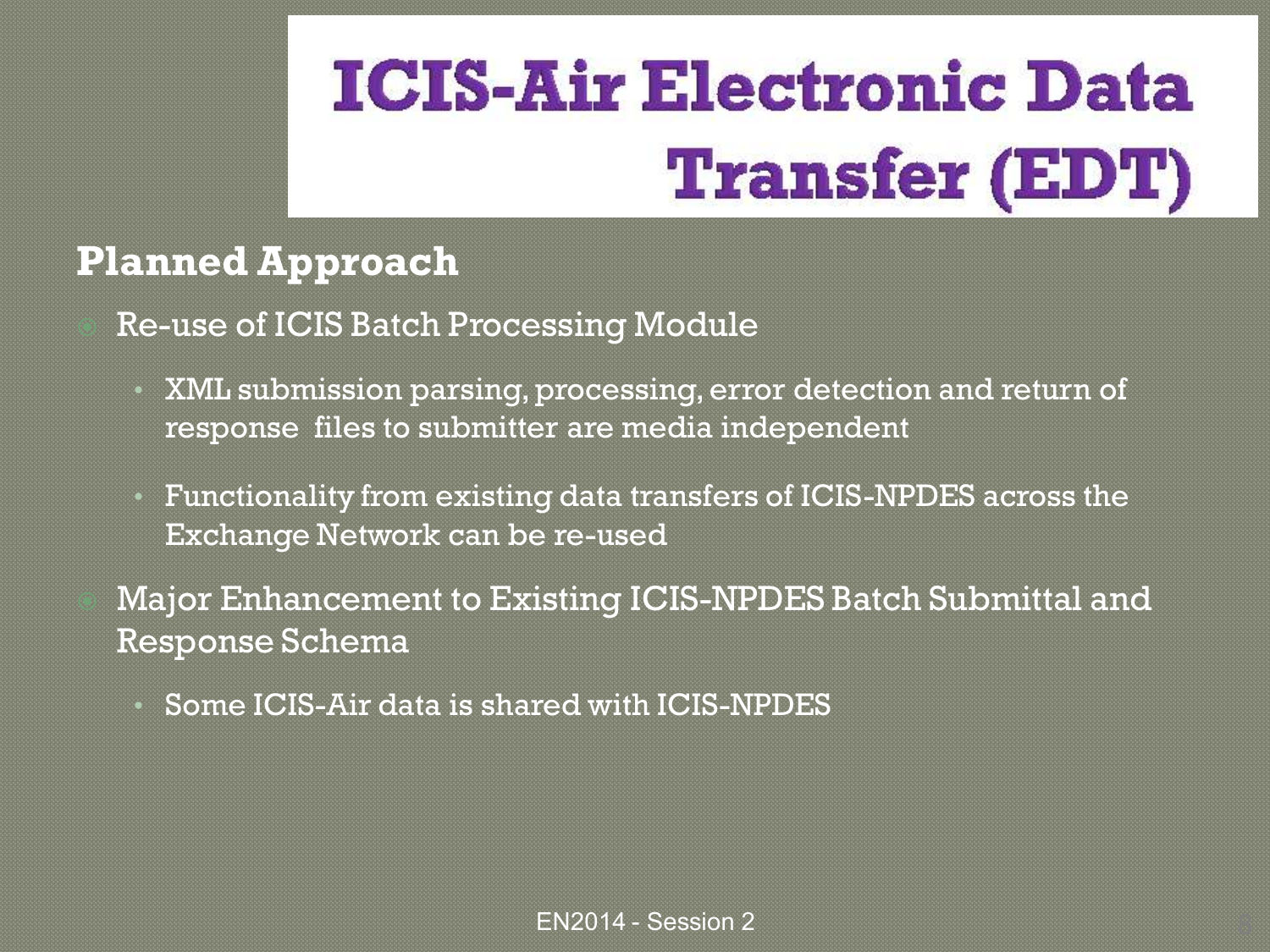### **Planned Approach (continued)**

- Node Plug-ins for ICIS-Air Developed Under EN Grants by Other States May be Available to State Partners for Free
- Investigating Possibility of Offering EPA's Virtual Node to Localities Unable to Host Their Own Node
- Updates to Existing ICIS Data Element Dictionary, Flow Configuration Document
- EDT User Guide Being Developed Specifically for ICIS-Air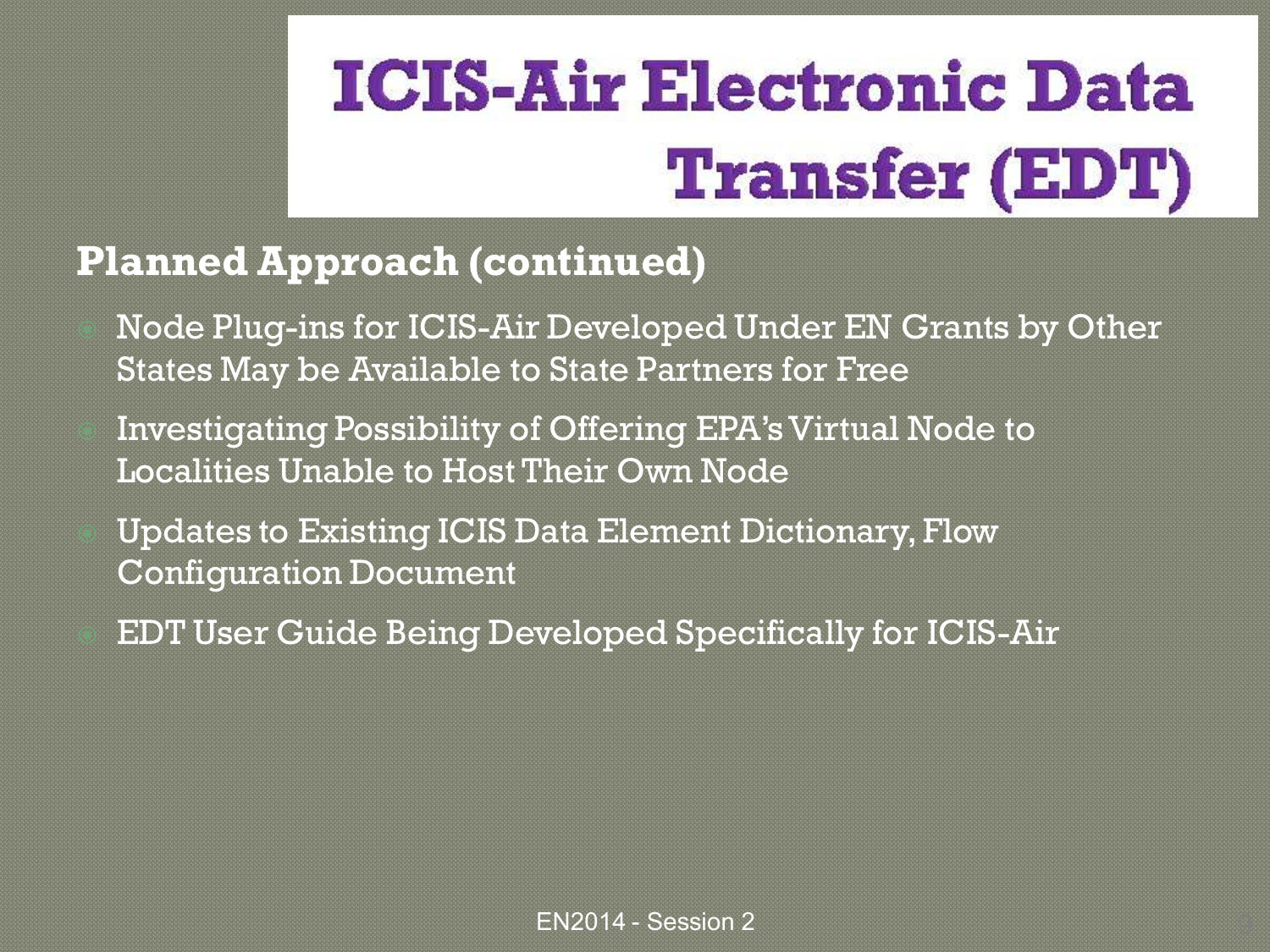### **Milestones**

Technical Specifications Available for ICIS-Air EDT Functionality

| $\checkmark$ Air Facility                                          | <b>Jul 11, 2013</b> |
|--------------------------------------------------------------------|---------------------|
| $\checkmark$ Air Program                                           | <b>Jul 18, 2013</b> |
| $\checkmark$ Air Pollutant                                         | Jul 19, 2013        |
| $\checkmark$ Compliance Monitoring/Stack Test /TVACC – Del. Agency | Sep 12, 2013        |
| $\checkmark$ Comp Monitor Strategy                                 | Nov 6, 2013         |
| $\checkmark$ Compliance Monitoring/Stack Test – Federal            | Nov 18, 2013        |
| $\checkmark$ Formal Enforcement Action                             | Feb 13, 2014        |
| $\checkmark$ Informal Enforcement Action                           | Mar 6, 2014         |
| $\checkmark$ Compliance Determination/Case File                    | Mar 24, 2014        |
| $\checkmark$ Linkages                                              | Apr 29, 2014        |
| $\checkmark$ Response Files (results in XML and PDF formats)       | May 16, 2014        |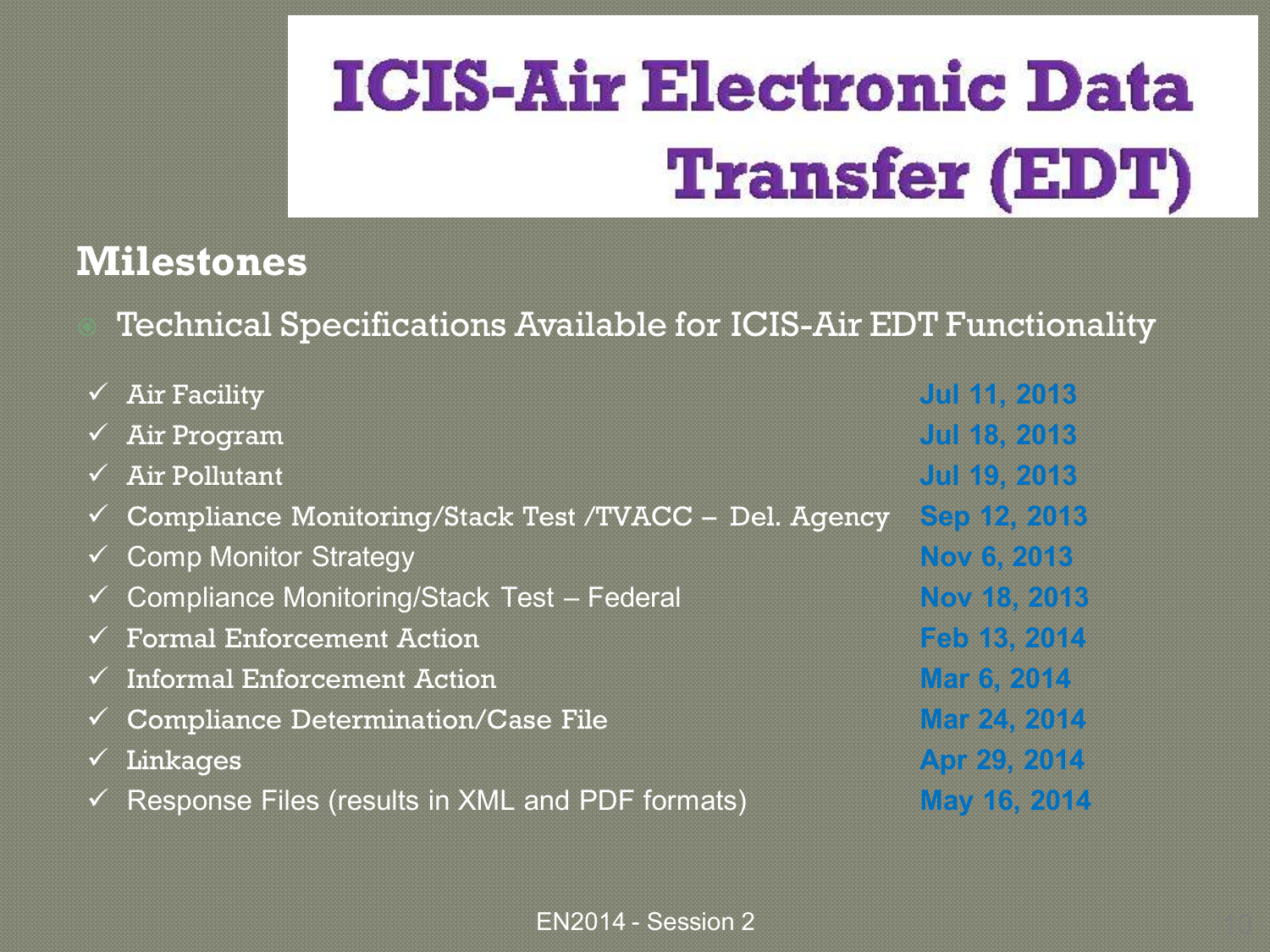#### **Milestones (continued)**

#### Testing Windows for ICIS-Air EDT Functionality

- Air Facility, Program, Pollutant Submissions **Nov 25 – Feb 13**
- Comp Monitor Strategy (CMS), Stack Test, Title V Annual Compliance Certification (TVACC) Submissions **Mar 10 – Apr 28**
- Enforcement Action Submissions **May 12 – Jun 25**
- Compliance Determination, Case File, Linkage Submissions **Jul 14 – Jul 17**
- User Validation Testing of All Data Family Submissions **Aug 25 – Sep 8**
- User Acceptance Testing of All Data Family Submissions **Sep 22 – Oct 3**

ICIS-Air Placed into Production – **October 27, 2014**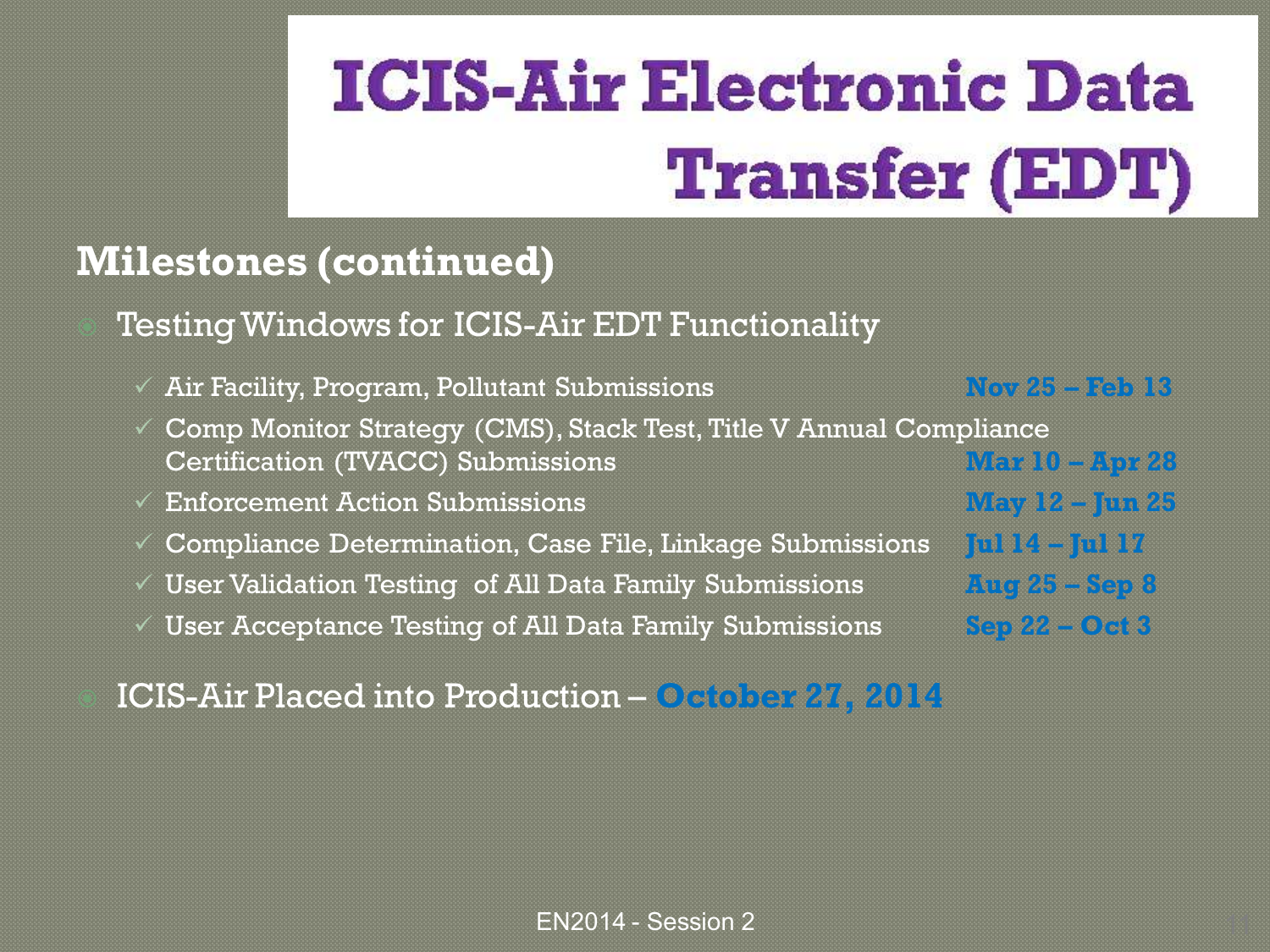

# ICIS-Air Overview ICIS-Air Electronic Data Transfer (EDT) **Making ICIS-Air EDT a Reality**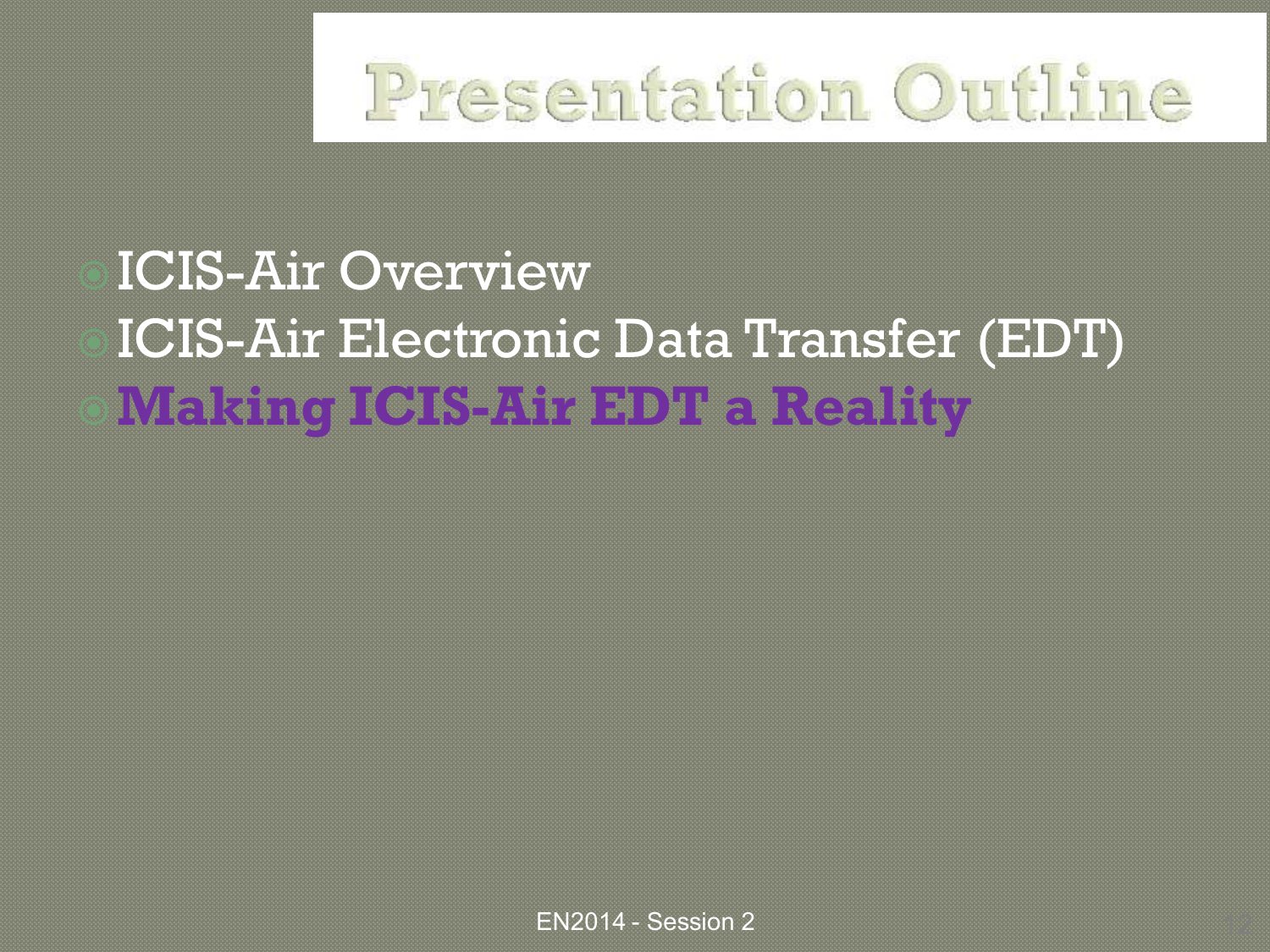# **Making ICIS-Air EDT a Reality**

#### **Proposed ICIS-Air Plug-Ins**

- EN Plug-in Candidates for State Agencies with Nodes
	- EN-Node2 enfoTech
	- OpenNode2 Windsor Solutions

 EN Plug-in Candidate for EPA Regions, Tribes, Local Agencies, and State Agencies without Nodes

• EN Virtual Node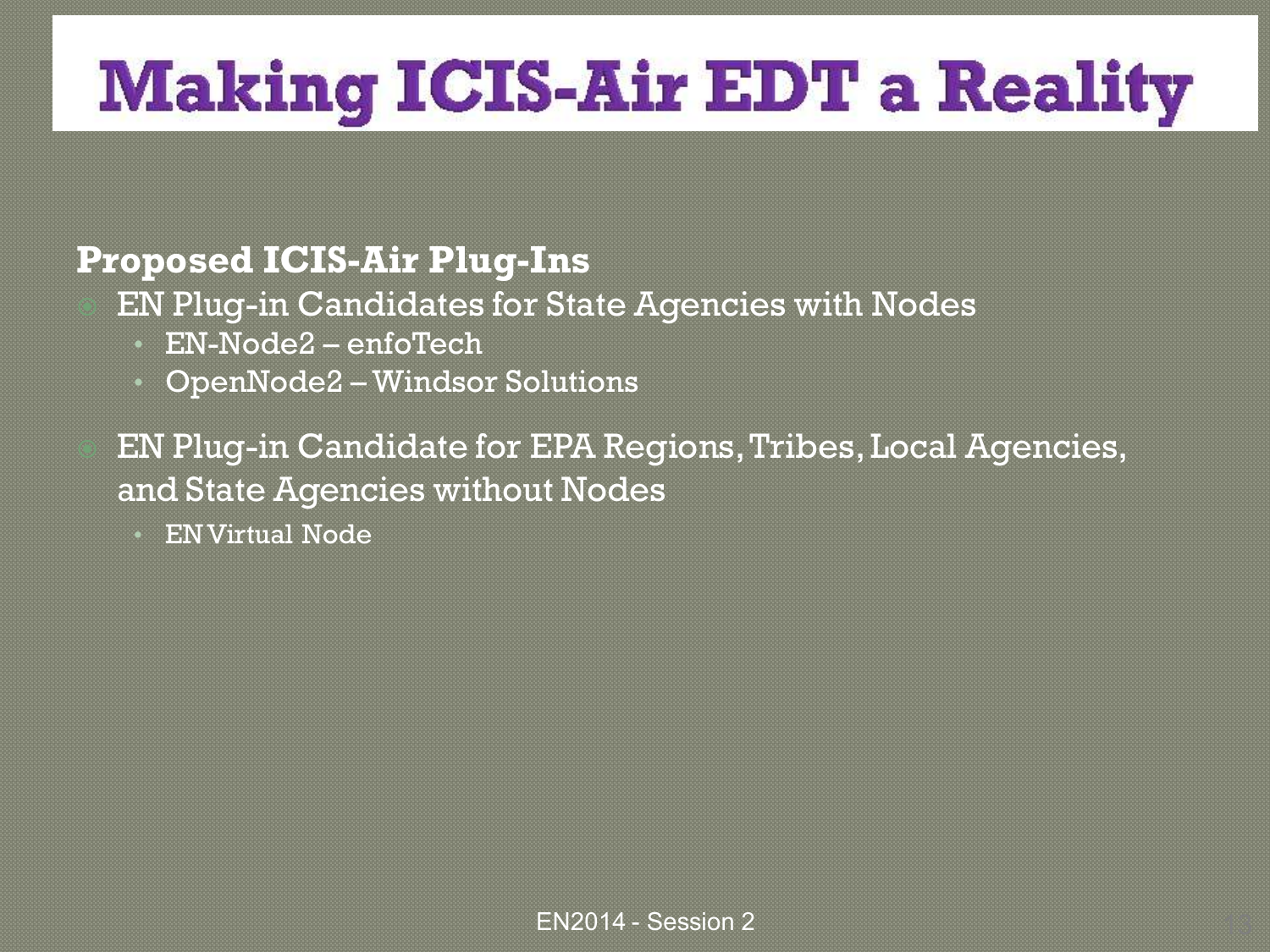# **Making ICIS-Air EDT a Reality**

#### **Exchange Network Grants**

 Funding to states, federally recognized Indian tribes, and consortium of local environmental agencies to support the development of ICIS-Air data flow related activities

- Proposed EN ICIS-Air plug-in development and/or pilot testing
- Develop and test their own ICIS-Air plug-in and/or pilot test ICIS-Air schema